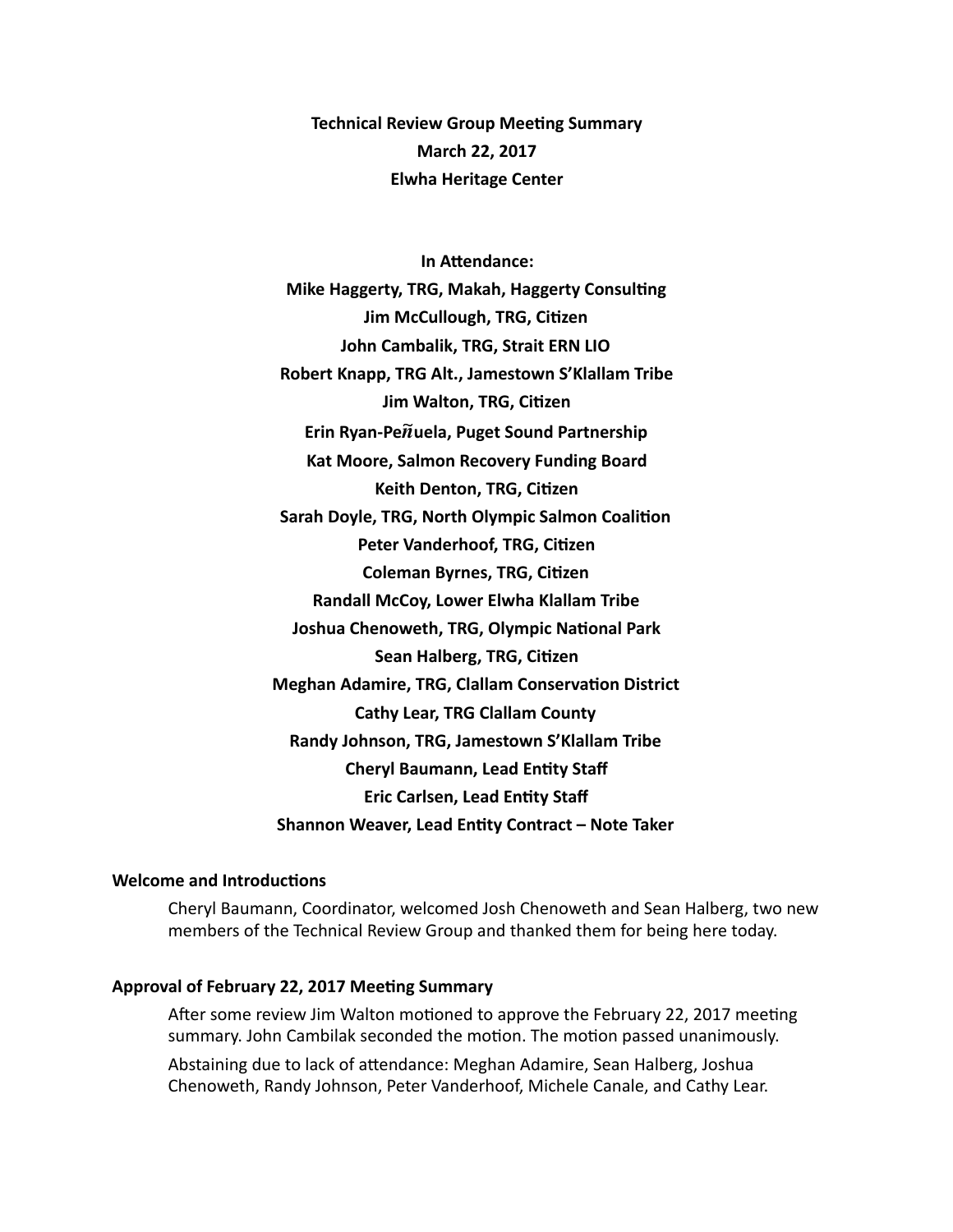# **Fish Report**

Keith Denton mentioned Steelhead and Coho were being monitored in the Elwha River using sonar.

Jim McCullough talked about seeing Blackmouth Chinook that are 22" or larger but very few smaller or clipped chinook.

# **Project Updates**

Robert Knapp gave an update on the Robinson phase, stating that they are doing final clean up at the site and except for any unknown buried objects, all infrastructure has been removed. Robert also talked about the Kinkade phase, mentioning that the eightacre parcel on the west side of the river will have a tenant for a few more months.

Cathy Lear updated the group on the Lower Dungeness project, stating that they are working closely with the Army Corps. of Engineers on a design that gives more habitat back to the river floodplain that is currently cut off by the levee.

Josh Chenoweth gave an update on the replanting and log jams along the Elwha River, he also mentioned that the there was a washout above the bridge and it was closed off for some time for regrading.

Cheryl Baumann updated the group on the \$100,000 WRIA 19 funding from the LIO. Cheryl stated that NOPLE will work with NOSC and the Tribe for habitat research and landowner outreach, Shannon Weaver will be doing some of the GIS work to locate priority culverts, Dave Scheffler is contracted to do work with partners on Indian Creek, and Kristina Mayer will be working with partners to see what projects are needed in **WRIA 19.** 

# **Presentations**

Michele Canale, Conservation Manager for the North Olympic Land Trust; gave her presentation on the role of prioritizations in acquisitions. She emphasized the importance of planning to do the best work in our county.

John Cambalik asked, what is next? Michele answered – implementation.

Elwha Klallam Tribe GIS Specialist Randall McCoy gave a presentation on the Elwha Prioritization Tool. Randall showed the group how Excel and GIS can be used together to prioritize almost anything, from fish habitat to insect habitat.

TRG Member Keith Denton asked how close the scores where to each other, mentioning that the process seemed somewhat subjective.

Randall answered by stating, it is subjective by design to allow it to be used for different species.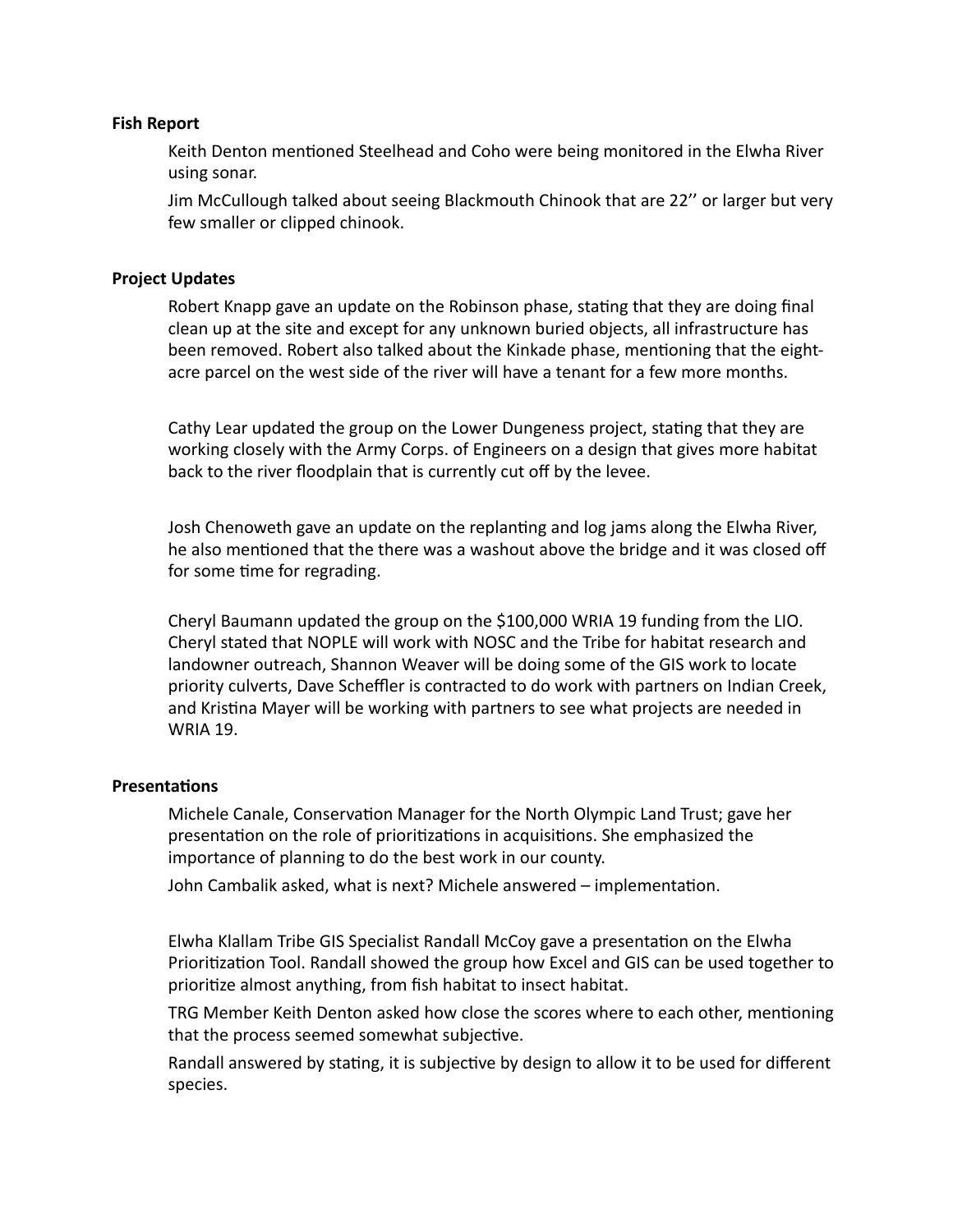Cheryl Baumann emphasized the importance of reminding people that it is subjective and can be changed based on the species targeted by restoration.

RCO Project Manager Kat Moore suggested that Randall picks one that is best for salmon, much like a fish prioritization, and tell people which one you are using and why, locking in on a weight for each species. Kat also mentioned that it is important to tell the audience about the connection of ground truthing or expert consultation.

Restoration Practitioner Robert Knapp, with the Jamestown S'Klallam Tribe; gave his presentation on, Prioritizing Drift Cells for the Conservation of the Dungeness Spit. He emphasized the importance by linking cultural, economic, and environmental components as well as the salmon perspective.

TRG Member Coleman Byrnes asked about the consequences of losing the Dungeness Spit. Robert answered that he couldn't give a percentage but stated, it would be a disaster for the great habitat that exists there and a disaster economically for the area.

TRG Member Mike Haggerty asked, how much of the area is armored?

Robert stated that the railroad is the armoring for west of Morse Creek.

Keith Denton asked about parcels in the area with houses, wondering about the county codes and setbacks. 

Robert mentioned that the current code is 75 feet but the Draft Shoreline Master Program, SMP, (not yet adopted) calls for structures to be further back.

# **Comments from TRG on LIO Goals & Data Gaps**

John Cambalik, LIO Coordinator, asked the TRG group for feedback on the LIO goal statements and data gaps in the Draft Ecosystem Protection and Recovery Plan. Comments included:

Cheryl Baumann commented that the Puget Sound Chinook Recovery Plan may have some numbers for the west side that could fill in some of these goal/data gaps for the Floodplains Priority Vital Sign.

Cheryl suggested that estuaries should be included in the Chinook Vital Sign and asked about the Puget Sound Chinook Recovery Plan references.

John stated that the plan was referenced in an effort to avoid repeating.

Cheryl asked about the connection between the Vital Sign – Land Development and Cover and salmon recovery.

John mentioned that this vital sign is included to avoid aversion to development and to keep current agricultural land.

It was suggested that on page 2 of, Gaps, Barriers, and Needs, to add the need to update limiting factors. John agreed.

Cheryl referenced page 5 of, Gaps, Barriers, and Needs, and questioned the word use involved in the detailed description of eminent domain acquisition authority section.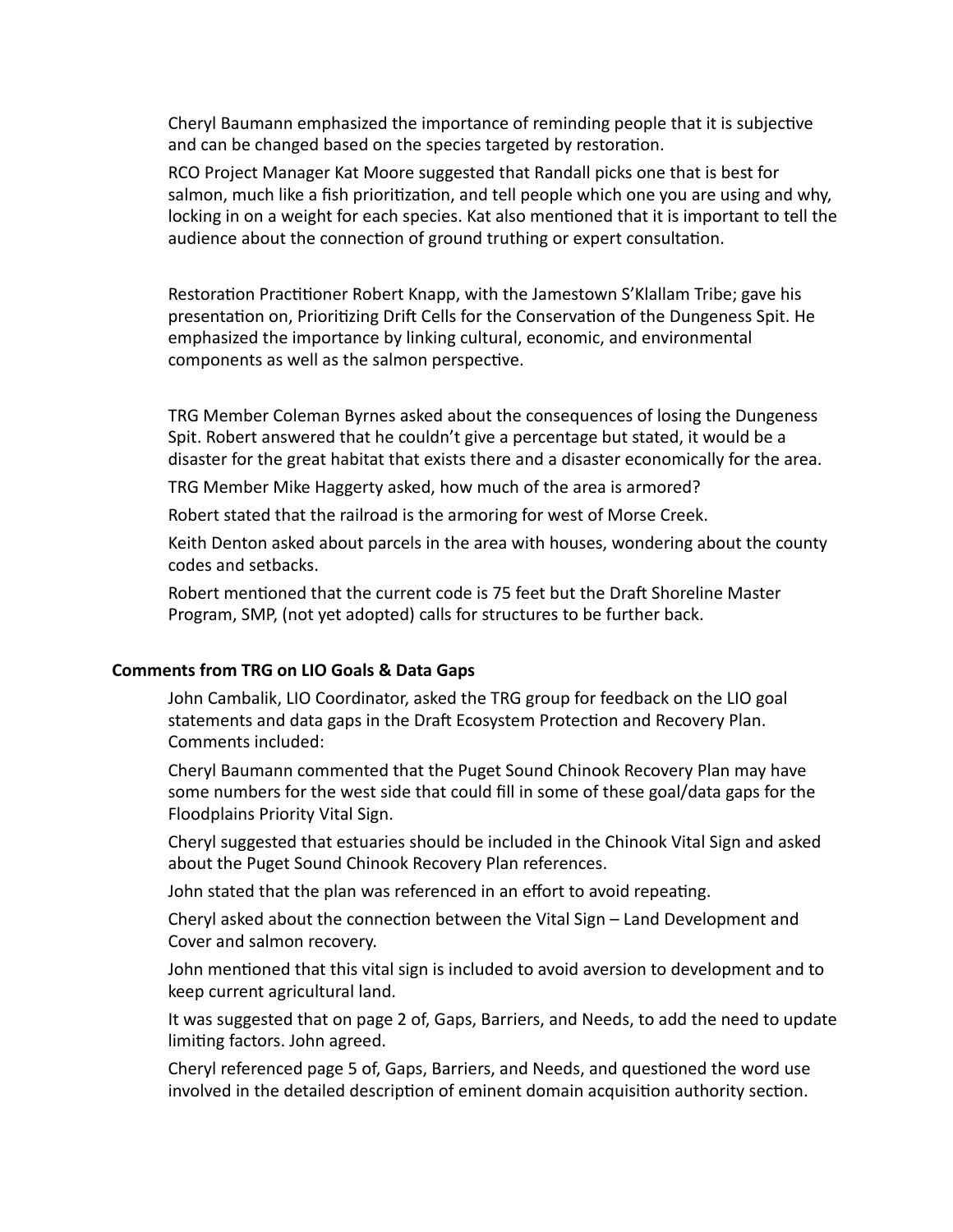The group discussed whether eminent domain should be able to be used for restoration projects. There was a concern about negative reaction the John will look at the wording and revise if necessary.

## **Project Funding & Capacity Funding Updates & Issues**

RCO Project Manager Kat Moore reported that salmon is part of the governor's agenda and the budget is not final yet. Besides proposed funding for SRFB & PSAR, Fish Passage Barrier Removal Board, Estuary & Salmon Restoration Fund, etc. but looking through the proposed document there were also legislative earmarks for the Hood Canal and Nisqually regions. Kat mentioned that the President's Blue Print reduces NOAA's budget and Pacific Coast Salmon Recovery Funding (PCSRF) is zeroed out, however, former President Obama had proposed zeroing out PCSRF also, so it is not the end. Kat included that if congress grants the continuing resolution it will give us a grant round. Kat asked the group to look at the State of Salmon Report on the RCO website for the local Washington salmon stories that are posted, she mentioned that there is a need for more salmon stories. Kat reported that there is a SRFB retreat in May and they will focus on policy and media. 

PSP Ecosystem Recovery Coordinator Erin Ryan-Pe $\widetilde{n}$ uela reported on the federal budget proposal, stating that, National Estuary Program (NEP) and other federal Puget Sound restoration funds have been zeroed out but PSP is looking at the status of a variety of funding sources. Erin mentioned that the EPA is working through 2017 by a continuing resolution and the budget for 2018 has not been decided yet. She reminded the group about the Puget Sound Day on the Hill, May 1-3, 2017, with information on their website about that.

Cheryl Baumann added that elected officials went to Olympia and met with local representatives recently to discuss restoration & explain how a variety of funding sources are used to implementing restoration and protection actions on the North Olympic Peninsula. 

#### **Field Trip Planning and Date Logistics**

Cheryl Baumann asked the group to consider some changes in the field trip dates and locations, based on what sponsors & partners are available when. She suggesting that, Thursday May 18, 2017 be changed to the east side locations and June 1, 2017 be changed to west side locations. Cheryl expressed the need to change the Thursday, June  $1<sup>st</sup>$  date to Wednesday, May 31, 2017. The group expressed the desire to change that date due to the possibility of halibut fishing then.. Cheryl stated that she will send out an email asking about the changes. There was also concern expressed about trying to avoid having field trips during set halibut fishing days since there are so few this year.

However, when all was said & done, no partners or project sponsors need to change so it was kept to the original proposal schedule of West End field trip on Thurs. May 18<sup>th</sup> & East End field trip on Thurs. June 1.